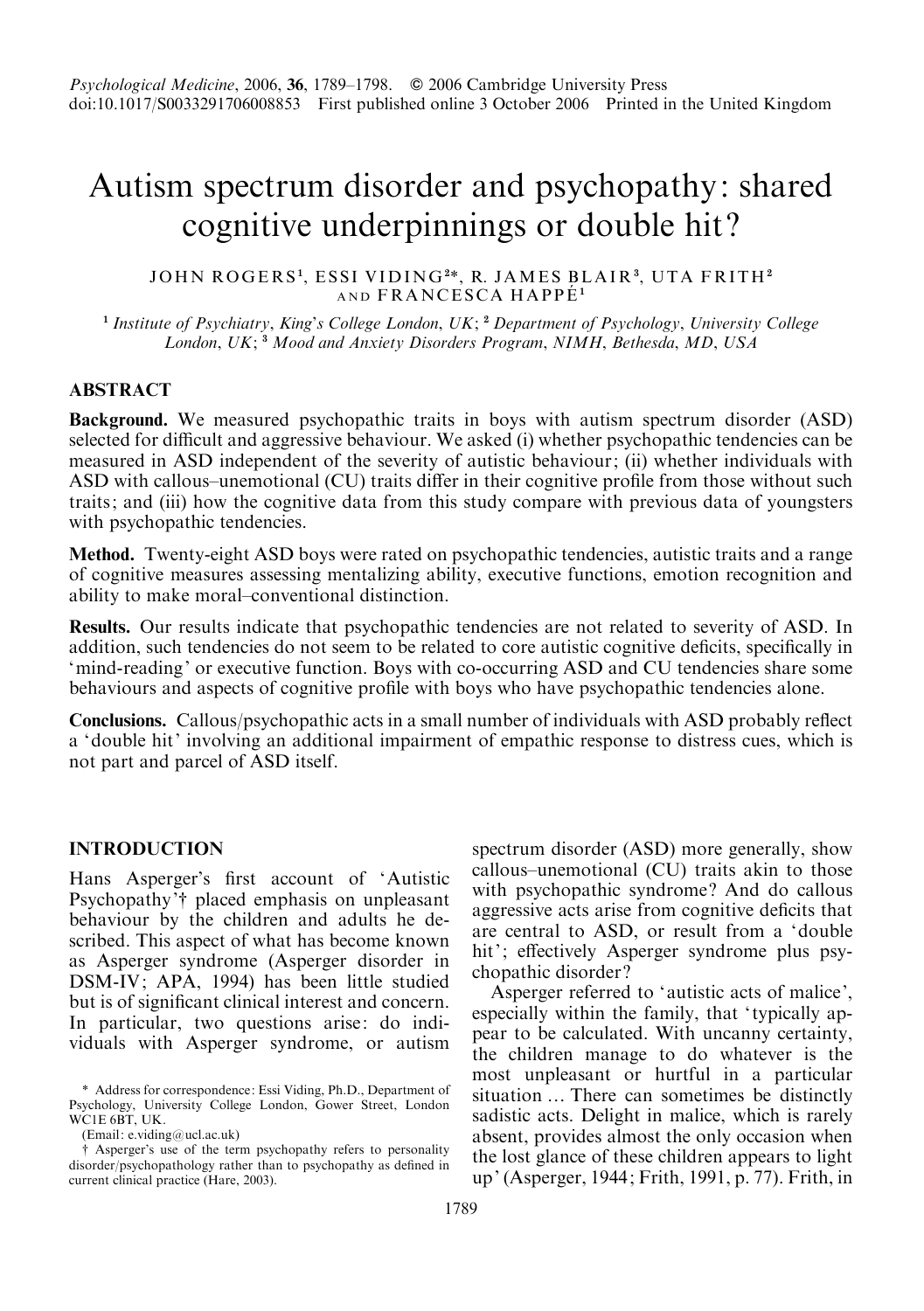her translation and commentary on Asperger's paper (from which the title quote is taken), makes the case that, while the behaviour may be unpleasant, the intention of these children is not malicious (see also Dewey, 1991). For example, Fritz V, who appeared to enjoy making his teacher angry, may have had little insight into her inner states, and have been interested only in the physical display. This little boy is reported to have been thrown out of kindergarten after only a few days because 'he quickly became aggressive and lashed out with anything he could get hold of (once with a hammer), regardless of the danger to others … He did not care if people were sad or upset about him. He appeared almost to enjoy people being angry with him' (Asperger, 1944; Frith, 1991, p. 40). While such behaviour may sound reminiscent of psychopathic individuals, Asperger himself seemed to have recognized that malicious intent may have been lacking, and antisocial behaviour may have resulted instead from a lack of social understanding: 'However, since their emotionality is poorly developed, they cannot sense how much they hurt others, either physically, as in the case of younger siblings, or mentally, as in the case of parents' (Asperger, 1944; Frith, 1991, p. 77).

Very few research studies have addressed antisocial and aggressive behaviour in ASD. A number of single case reports or clinical descriptions have been published (Mawson et al. 1985; Cooper et al. 1993; Hall & Bernal, 1995; Kohn et al. 1998). Baron-Cohen (1988), for example, described a single case of a 21-year-old with Asperger syndrome who often violently beat his 71-year-old 'girl-friend'. Scragg & Shah (1994) found a higher than expected prevalence of ASDs  $(1.5-2.3\%)$  among the male inmates of Broadmoor secure mental hospital. Siponmaa *et al.* (2001) found  $3\%$  of a sample of young adults who had committed serious (mostly violent) offences met criteria for Asperger syndrome when evaluated in depth, with an additional 12% falling somewhere on the autism spectrum; that is, reaching criteria for PDD-NOS (pervasive developmental disorder – not otherwise specified). However, Hippler & Klicpera (2003), in their study of 177 cases originally diagnosed by Asperger, found no raised incidence of criminal offences compared with general population rates.

A possible construal of the above, limited, findings would be that the social-communicative deficits that define ASD somehow predispose towards violent acts (Mawson et al. 1985; Tantam, 1988). While recognizing that most people with ASD do not act aggressively, some authors and clinicians have suggested that the inability to recognize others' mental states (or 'mentalize'), which appears to be a key aspect of ASD (e.g. Baron-Cohen et al. 2000), may be a risk factor for callous and serious crimes (Silva et al. 2004). Another characteristic of ASD, 'executive dysfunction' (for review see Hill, 2004), might also be considered a risk factor for aggressive behaviour through, for example, impaired control of impulsive behaviour or poor response selection.

In the field of research into CU personality/ psychopathy, there has been significant progress in defining a candidate cognitive basis. The defining characteristic of the disorder is a distinct lack of empathy and remorse, despite perfectly good understanding of others' thoughts and feelings (Blair,  $2005a$ ). This lack of empathy alongside good general mentalizing is proposed to enable psychopaths to manipulate other people to their own ends, commit premeditated crime, and remain unaffected by their appalling deeds – leading this subgroup to account for a disproportionate number of crimes (Hart & Hare, 1997; Blair, 2005  $a$ ). At the cognitive level, psychopaths are poor at processing distress cues (fear and sadness) in other people (Blair,  $2005a$ ). This impairment appears to be present across the course of development (manifest in children, youth and adults with CU personality/ psychopathy) and has been proposed to predispose to difficulty in developing empathy and acquiring morals (Blair, 2005a).

Such a description of psychopathy at both cognitive and behavioural levels is very different from ASD. Individuals with ASD often fail to orient to others (Dawson et al. 2004), including those in distress (Sigman et al. 1992), and have a general difficulty understanding intentions and attributing thoughts to others (Frith, 2003). However, to the extent that they recognize what the other person is feeling, they do appear to respond emotionally (Blair, 1999; Sigman et al. 2003). In addition, individuals with ASD make a distinction between moral and conventional transgressions, a distinction that involves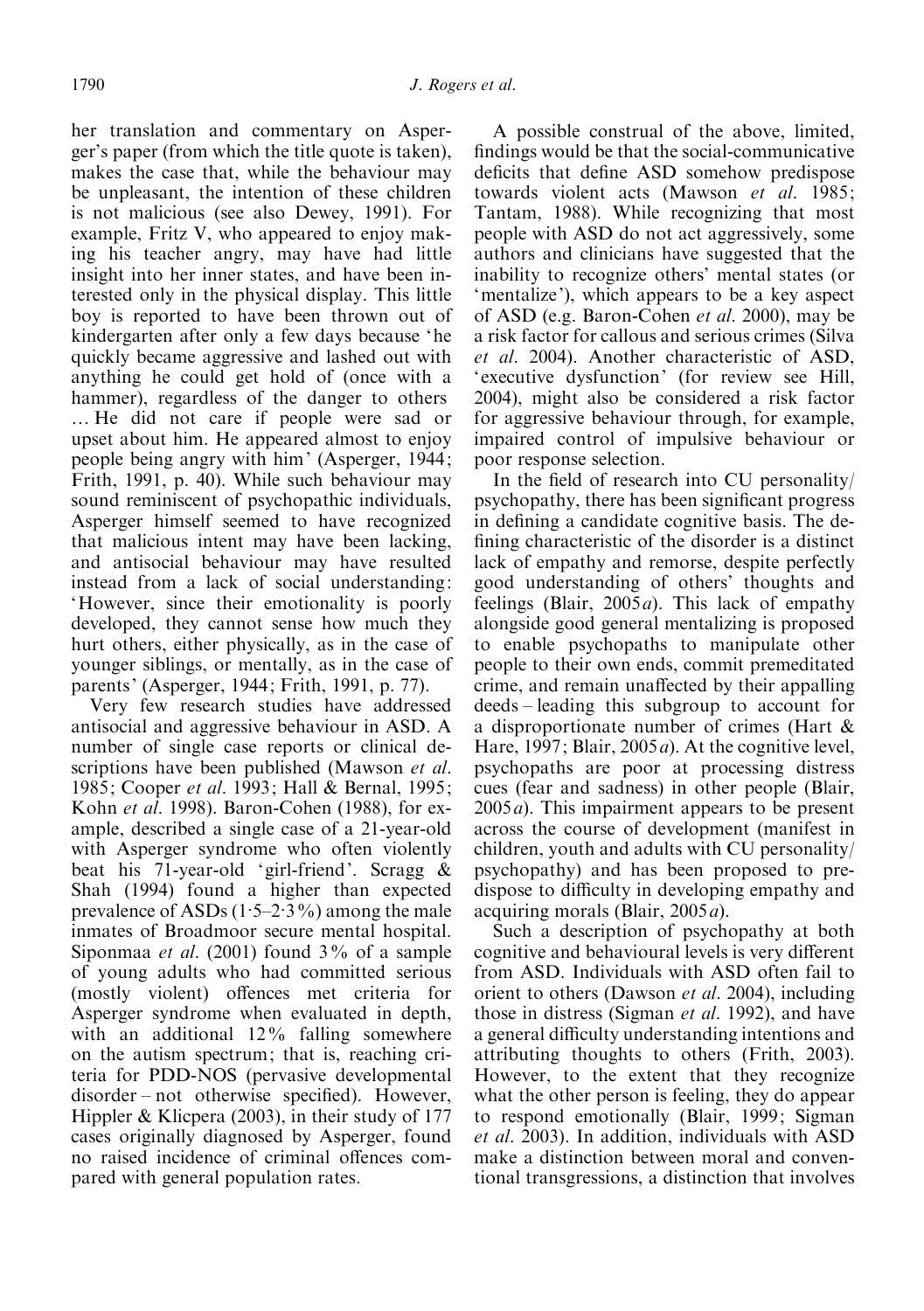computations of victim suffering (Blair,  $2005a$ ). Individuals with psychopathy, by contrast, can perform mentalizing tasks but fail to respond normally to others' distress and fail to make the distinction between the im/permissibility of moral versus conventional transgressions (Blair,  $2005a$ ).

The present paper attempts to answer some of the outstanding questions about the possible overlap between ASD and psychopathic syndrome. First, is psychopathic behaviour merely an expression of the core sociocognitive deficits in ASD? Or is it, by contrast, a sometimes co-occurring 'double-hit' deficit that can be measured independent of the severity of autistic behaviour? Second, do individuals with ASD and CU traits differ in their cognitive profile from those with ASD who do not show CU traits ? Do those with extreme CU traits and ASD show a similar cognitive profile to that reported previously for individuals with psychopathic traits (without ASD) ?

To explore cognitive processes that might underlie CU traits in ASD we used a battery of social and non-social tasks. Research on the psychopathic syndrome has highlighted deficits in the recognition of and response to distress cues (fear and sadness), and consequent abnormalities in distinguishing between moral and merely conventional transgressions (for a review, see Blair, 2005b). We therefore included tests of facial emotion recognition (with specific interest in fear and sadness processing in children with and without CU traits) and of the moral–conventional distinction (with specific interest in the ability of children with and without CU traits to make this distinction). In addition, we included executive function (EF) tests of response inhibition and response reversal/setshifting. Children with ASD often perform poorly on EF tests, and poor EF performance, particularly response reversal, has also been associated with antisocial behaviour (Moffitt, 2003; Blair, 2005b). Finally, to tap processes of mental state attribution we also gave an advanced mind-reading task to the participants. This was given to assess explicitly the suggestion that antisocial behaviour in ASD may stem from mentalizing difficulties (Silva et al. 2004).

We hypothesized that CU traits would be behaviourally distinct from ASD, unrelated to the core cognitive deficits of ASD (in mentalizing and executive functions), and possibly resemble, in a minority of participants, those behaviours and cognitive profiles seen in (non-ASD) individuals with psychopathic tendencies.

# METHOD

# **Participants**

The sample was recruited from a residential school for children on the autism spectrum, especially Asperger syndrome, with special provision for those who had been excluded from other schools for violent or otherwise difficult, externalizing behaviour. Thus the sample was enriched for aggressive behaviour, and should not be considered as representative of the wider group with ASD or, more specifically, Asperger syndrome.

The participants comprised 28 boys with a confirmed diagnosis according to current criteria (e.g. DSM-IV), using recognized diagnostic methods (e.g. the Autism Diagnostic Interview – Revised, ADI-R), as recorded from medical records or parental report; three were high-functioning ASD and 25 Asperger disorder.

The Social Communication Questionnaire (SCQ; Rutter et al. 2003), previously the Autism Screening Questionnaire (Berument et al. 1999), was sent to the parents of all participants as a measure of autistic symptomatology and to confirm diagnosis, and was completed for 23 boys. A cut-off point of 15 is normally used on this measure; no participant scored below this level. The 40 items of the SCQ have been modified to be clear without additional explanation, are rated by parents, and show good reliability and validity (Rutter *et al.* 2003). Good agreement with the full ADI-R has been demonstrated in autism (Berument et al. 1999) and specifically in high-functioning ASD (Bishop & Norbury, 2002).

#### Assessment of psychopathic tendencies

The Antisocial Process Screening Device (APSD; Frick & Hare, 2001) is a 20-item questionnaire that charts psychopathic tendencies in children. All items are rated on a three-point scale. The important difference between APSD and more traditional instruments assessing conduct problem behaviours is that APSD places considerable weight not only on assessing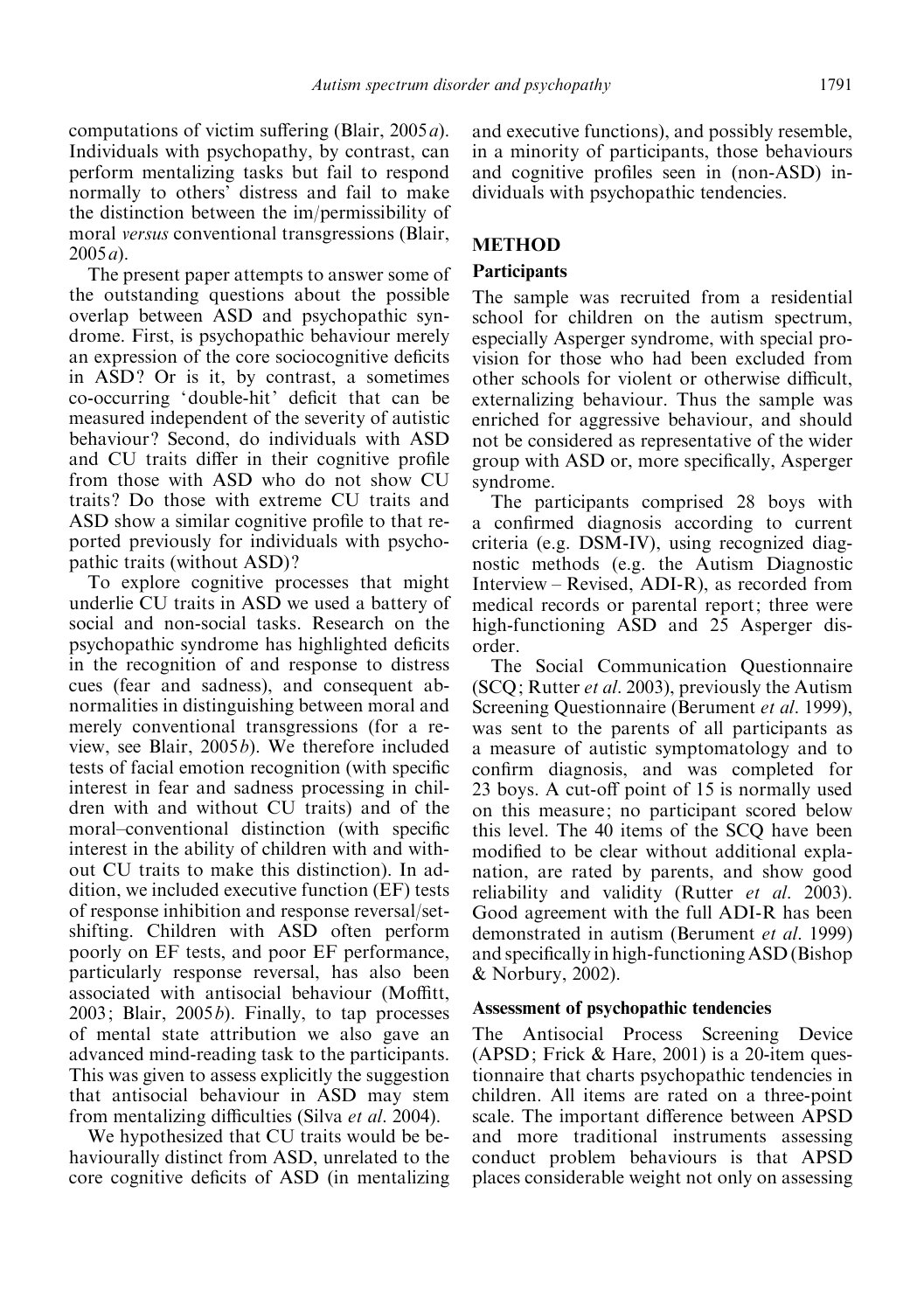the overt behavioural aspects of conduct problems but also on documenting the CU, psychopathic personality traits. These traits are tapped by items in the ASPD such as 'Does not show feelings or emotions', 'Is concerned about the feelings of others' and 'Feels bad or guilty when he has done something wrong', which outline the affective impairment defining psychopathic personality, not seen in all individuals with conduct problems. The APSD has been shown to have good reliability and validity (Frick & Hare, 2001). The symptoms measured by the APSD correlate significantly with DSM-IV externalizing disorder symptoms. Furthermore, this instrument delineates a group of individuals with a distinct neurocognitive profile and a particularly severe pattern of antisocial behaviour (Frick & Hare, 2001; Blair, 2005a). The APSD manual provides tables of norms to indicate the extent of deviance on all scales and questionnaire total score. Teacher ratings were obtained. To see whether the APSD total and scale scores correlated with conduct problems in our ASD sample, we used the Strengths and Difficulties Questionnaire (SDQ; Goodman, 1997) conduct problems scale. This contains five items rated by teachers.

#### Assessment of general ability

The Wechsler Intelligence Scale for Children – Revised (WISC-R) or the Wechsler Adult Intelligence Scale – Third Edition (WAIS-III) was used to assess the participants' ability levels as appropriate. In cases where there was record of the WISC-R having been administered within the past 5 years, information regarding IQ scores was taken from the medical notes as available. Four boys refused to take tests of ability but were judged by their teachers to be of average ability and capable of completing the experimental tasks. Examination of their experimental performance as compared with other participants confirmed this impression and supported their inclusion. In addition, the participants without IQ assessment fell into both subgroups as divided by level of CU traits (data available from F.H.).

#### Assessment of mentalizing ability

Because of the high general ability of most of our participants, standard tests of first- and second-order false belief were likely to yield ceiling effects. For this reason, a more complex social task was selected. The 'Social Situations task', developed after a task by Margaret Dewey (1991), assesses mental state attribution and social response prediction. It has used to tap social cognition in previous studies of neuropsychological patients (Blair & Cipolotti, 2000; Heims et al. 2004) and children with behavioural problems (E. Viding & R. J. Blair, unpublished observations). A variant of this task has also been shown to recruit brain areas associated with mentalizing in healthy adults (Berthoz et al. 2002).

The Social Situations task assesses the ability to process the appropriateness of behaviour in different social contexts. Ten short stories described 22 social situations incorporating behaviour that was either normative or peculiar (e.g. likely to shock/upset others). The stories were presented sentence by sentence on a computer, while the experimenter read the stories to the participants. Four possible responses to the key behaviours in each story appeared at the bottom of the screen and the participant was asked which best described the behaviour in that situation: (A) normal, (B) rather strange, (C) very strange, or (D) shocking. For each violation, the participant's in/appropriateness score was recorded  $(A=0, B=1, C=2, D=3)$ . In total, there were 12 normative situations and 10 violations. Three scores were calculated; the number of normative situations correctly identified (max. 12), the number of violations correctly identified (max. 10) and the total in/appropriateness rating given to violations (max. 30).

## Assessment of executive functions

The Go/No-Go task, taken from the Maudsley Attention and Response Suppression Task Battery (the MARS), was used to measure response inhibition. In this task, the participants were required to respond as fast as possible to the airplanes appearing on the screen but not to respond to the bombs. Over the entire task 30% of the trials were bomb (inhibition) trials, with the remaining 70% being plane trials (requiring a response). The Go/No-Go was administered on the computer; the participants' responses were made using an additional serial mouse to provide greater timing accuracy over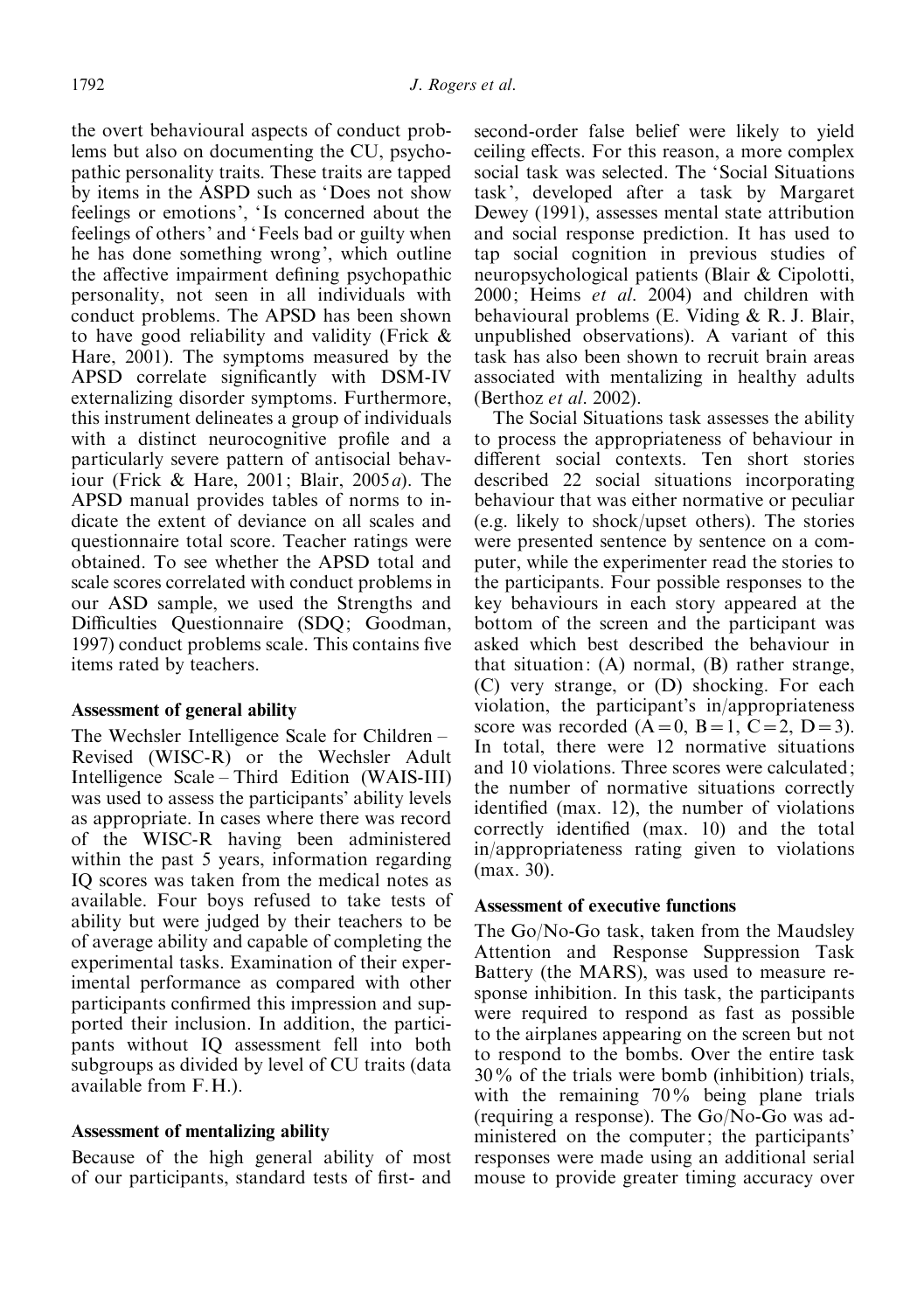the touch screen or keyboard. The interstimulus interval (ISI) was 1600 ms; stimulus duration was 200 ms, followed by a blank screen of 1400 ms. The task consisted of 180 trials and the total test duration was 312 s.

The primary outcome measures recorded for this task were the percentage of trials in which the participant successfully withheld a response to a bomb stimulus (probability of inhibition  $\%$ ) and the percentage of airplane trials in which they failed to respond (% error of omission). This task has been validated as a measure of response inhibition in previous studies of attention deficit hyperactivity disorder (ADHD) (Rubia et al. 2001).

The Intra-Dimensional/Extra-Dimensional (ID/ED) Shift task was used as a measure of flexibility in response strategies, in the face of changing reward and punishment contingencies (response reversal – ID shift), and flexibility in mapping responses to a new stimulus dimension (ED shift). This computerized multi-stage set-shifting task is part of the Cambridge Neuropsychological Test Automated Battery (CAN-TAB). This task is akin to the widely used Wisconsin Card Sorting Test (Grant & Berg, 1948), but with novel shapes introduced at each shifting stage. This ' total-change' paradigm enables transfer of learning within a dimension (intra-dimensional shifting) to be distinguished from transfer to a new dimension (extradimensional shifting). Full procedural details can be found in Hughes et al. (1994).

The primary outcome measures recorded for this task were the mean errors per stage over all reversal stages completed (stages 2, 5 and 7) as an indicator of inhibitory failure to previously rewarded stimuli, and the number of errors made attempting the extra-dimensional shift as a marker of attentional set-shifting. This task has been used in a number of studies with clinical populations, including ASD (Ozonoff et al. 2004), to measure set shifting and flexibility.

#### Cognitive measures related to psychopathic tendencies

The Moral–Conventional distinction task presents eight situations described in short vignettes (e.g. Smetana, 1985; Blair, 1996). Four situations involved a moral rule transgression

(a child hitting another child, pushing another child to the floor, smashing a school piano, or breaking the school sings). The other four situations involved a conventional rule transgression (a boy wearing a skirt, two children talking in class, a child leaving class without permission, or a child turning his back on a teacher who is talking to him). All the situations were set in a classroom or playground.

A sentence describing the situation appeared on the computer screen and was read to the participant by the experimenter. Three questions were then asked by the experimenter while the situation remained on the screen, accompanied by the possible responses to the questions:

Was it OK for [the story character] to do [the transgression] ?

On a scale of 1 to 10 how bad was it, where 1 is just a little bit bad, and 10 is very bad ?

Now in assembly that morning the teacher had said 'Anyone can do [transgression] if they want to today, anyone can do [transgression]' After the teacher had said that, would it be OK for [character] to do [transgression]?

The primary outcome measures of this task reflected whether the participant believed a transgression could be rendered acceptable if the teacher said it was okay, so-called 'rule contingency'. Evidence of the moral–conventional distinction is seen in most participants' belief that only conventional rules are contingent on teachers' (or other authority figures') dictates. The rule contingency score for moral and for conventional transgressions was calculated as the number of transgressions that remained unacceptable to the participant after the rule was withdrawn by the teacher (maximum 4 for both moral and conventional conditions). This task has proved sensitive to social cognitive deficits in participant groups with psychopathic traits (Blair,  $2005a, b$ ; E. Viding  $& R.$  J. Blair, unpublished observations).

The Emotion Multimorph task is a facial emotion recognition test (Blair *et al.* 2001*b*). The participants were asked to judge as quickly as possible, without guessing, which emotion a neutral face was morphing into. The six emotions used were: angry, disgusted, happy, fearful, sadness and surprised. At the beginning of the task the participants were asked to define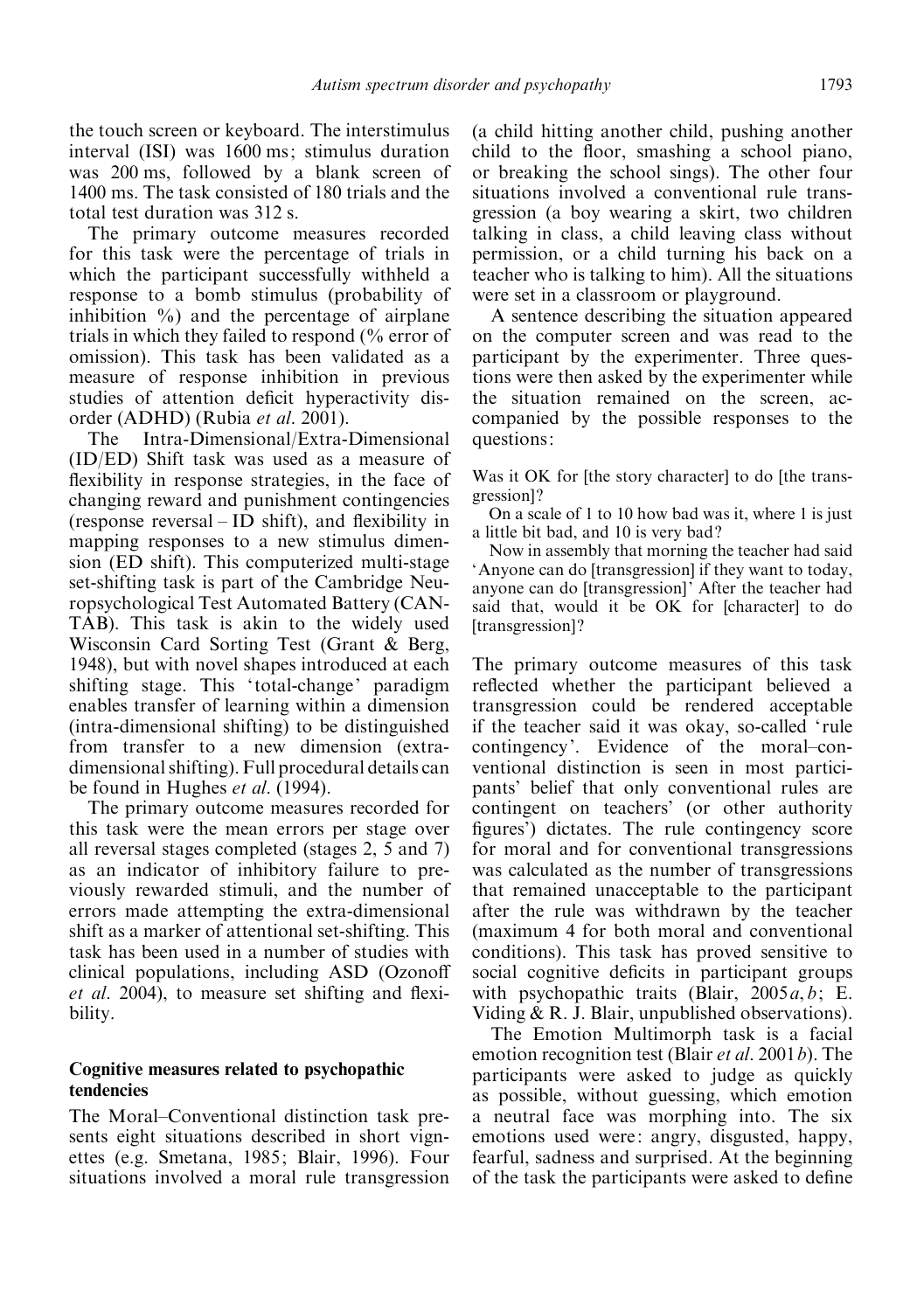these terms in their own words to ensure they had an understanding of the names of the emotions. If a participant was unable to come up with a definition, an example of a situation in which the emotion might be felt was given, and the participant was asked to provide their own alternate example. The six emotion words were printed on a sheet of paper and placed in front of the participant at the beginning of the task and remained in view throughout.

Full details of this task are available in Blair *et al.* (2001*b*). The present administration of the task differed only in that the frame rate of one every 3 seconds was controlled by the computer rather than the experimenter. Participants could alter their responses if they wanted as they saw the morph progress; their final response was used in the analysis. Participants were given a practice trial of each emotion to familiarize them with the task procedure, then in the main task there were three examples of each emotion, giving 18 trials in total. These trials were administered in two blocks, one for each of the testing sessions. The order of presentation of these blocks was counterbalanced among participants.

The primary outcome measures recorded for this task were the number of facial emotions correctly recognized, and the frame latency of correctly named emotions. This task has been validated in previous studies with children, both with and without psychopathic traits (Blair *et al.*)  $2001b$ ).

#### Procedure

Tasks were administered in two 45-minute sessions in a quiet room at school; these sessions were completed within 1 week of each other. The experimental tasks were administered on an Advantec portable computer with a 12-inch colour touch-sensitive screen. The participant's responses were recorded using the touch screen, keyboard or serial mouse. The viewing distance was approximately 1 metre for all tasks.

#### **RESULTS**

## Can psychopathic tendencies be measured in ASD, independent of the severity of autistic behaviour ?

Our first aim was to document whether the psychopathic tendencies measure would capture something over and above autism-related

CU-low  $(n=18)$ CH-high  $(n=10)$ Group Mean s.p. Mean s.p. differences SCQ total 25.4<br>APSD total 14.4  $4.3$  $25.0$ 5.9  $N.S. (F<1)$ APSD total  $14.4$ <br>APSD  $C/I$   $3.4$  $1.4$  $25.0$ <br>7.2  $5.7$ 7  $F=20.1, p=0.00$ APSD C/U 3. 4 0. 35 7.  $0.42$ 42  $F=44.4, p=0.00$ FSIQ 92.1<br>PIO 87.4  $22.2$  $85.0$  $13.5$  $N.S. (F < 1)$ PIQ  $22.9$  $79.7$  $15.7$ N.S.  $(F<1)$  $VI\ddot{O}$  98.3  $21.1$ 93.0  $17.4$ N.S.  $(F<1)$ Age  $14.51$  2.34  $14.60$  $2.58$ N.S.  $(F<1)$ 

Table 1. Participant characteristics of the 'CU-low' and 'CU-high' groups

CU, Callous–unemotional; SCQ, Social Communication Questionnaire; APSD, Antisocial Process Screening Device; FSIQ, Full-Scale Intelligence Quotient; PIQ, Performance Intelligence Quotient; VIQ, Verbal Intelligence Quotient; S.D., standard deviation; N.S., not significant.

problem behaviour in these children. If antisocial behaviour and, more specifically, CU traits were simply a manifestation of the core social deficits in ASD, these traits might be expected to be pervasive in ASD and to correlate with the severity of ASD symptoms.

The whole ASD sample had a mean APSD total score of  $18.2$  (s.p.  $= 7.75$ ), which is considerably below the lowest cut-off of 30 for markedly atypical behaviour, and corresponds to a 'high average' score on the APSD (note that this sample was selected for antisocial behaviour). More pertinently, the mean CU score in the ASD group was  $4.77$  (s.p. =  $2.31$ ), which is an 'average' CU score on the APSD. The SCQ score did not correlate significantly with the CU traits score  $(r=0.09, p=0.70)$  or with the APSD total score  $(r = -0.29, p = 0.18)$ . The APSD did appear to measure antisocial behaviour in this group, however, as demonstrated by the expected correlation with the SDQ Conduct Problems score  $(r=0.73, ABSD)$ total score;  $r = 0.66$ , CU score, both  $p < 0.001$ ). This suggests that the APSD tapped the same latent construct in children with ASD as in previous general population samples (Dadds et al. 2005).

A median split of the ASD group by CU traits score also confirmed that these traits were unrelated to severity of ASD. Those with a score of 5 or below we designated as 'CU-low', those with a score above 5 were designated as 'CUhigh'. Participant characteristics for the subgroups are shown in Table 1. Between-subjects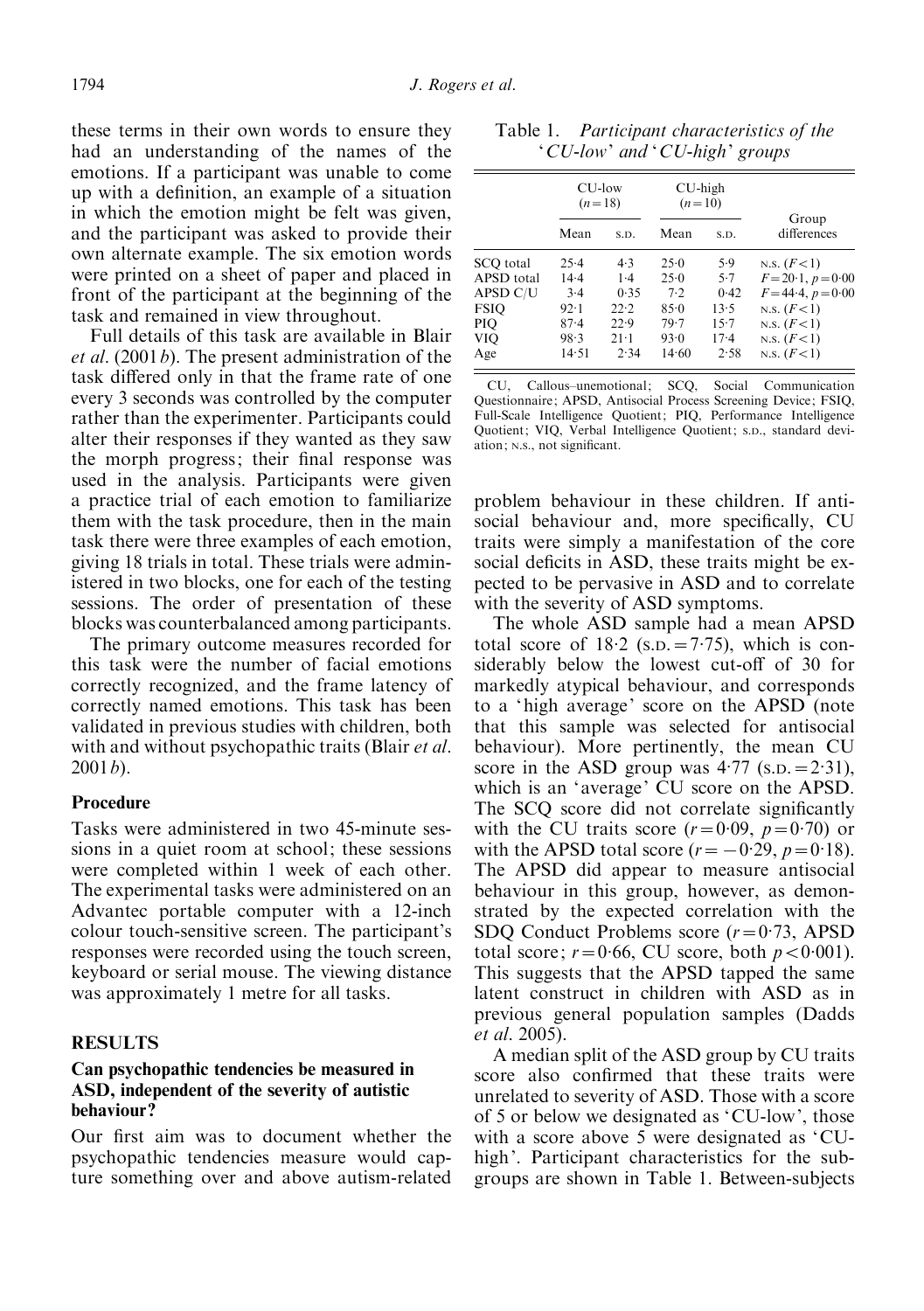| Measure                                      | CU-low $(n=18)$ |              | CU-high $(n=10)$ |                |                                                                        |                |
|----------------------------------------------|-----------------|--------------|------------------|----------------|------------------------------------------------------------------------|----------------|
|                                              | Mean            | S.D.         | Mean             | S.D.           | Significant differences<br>(two-tailed)                                | Effect<br>size |
| Go/No-Go                                     |                 |              |                  |                |                                                                        |                |
| Probability of inhibition<br>Omission errors | 67.7<br>10.6    | 12.8<br>12.2 | 63.8<br>18.0     | $15-2$<br>23.5 | N.S. $(F<1)$<br>N.S. $(F=1.2)$                                         |                |
| ID/ED                                        |                 |              |                  |                |                                                                        |                |
| Mean reversal errors                         | 2.1             | 3.6          | 1.6              | 0.92           | N.S. $(F<1)$                                                           |                |
| ED shift errors                              | 18.7            | $11-7$       | 17.0             | 8.7            | N.S. $(F<1)$                                                           |                |
| Rule contingency<br>Moral                    | $3-1$           | $1-4$        | 3.5              | 1.3            | Group: $F = 4.6$ , $p = 0.04$<br>Transgression: $F = 3.9$ , $p = 0.06$ |                |
| Conventional                                 | 1.9             | 1.7          | 3.5              | 1.3            | Group $\times$ Transgression: $F = 3.9$ , $p = 0.06$                   | 1.07           |
| Social situations                            |                 |              |                  |                |                                                                        |                |
| Normative correct                            | $8-4$           | $2 - 0$      | $8-7$            | 2.3            | N.S. $(F<1)$                                                           |                |
| (max. 12)<br>Violations correct              | $8-1$           | 1.8          | 7.2              | 2.8            | N.S. $(F=1.1)$                                                         |                |
| (max. 10)                                    |                 |              |                  |                |                                                                        |                |
| Total rating to violations<br>(max. 30)      | $15-3$          | 4.7          | $12 - 7$         | $5-0$          | N.S. $(F=1.8)$                                                         |                |
| Emotional multimorph                         |                 |              |                  |                |                                                                        |                |
| Mean frame latency (max. 22)                 |                 |              |                  |                | Group: N.S. $(F=2.0)$                                                  |                |
|                                              |                 |              |                  |                | Emotion: $F = 7.5$ , $p = 0.00$                                        |                |
| Anger                                        | 14.9            | 3.2          | 15.5             | $2 \cdot 1$    | Group $\times$ Emotion: N.S. ( $F=1.2$ )<br>$\overline{\phantom{a}}$   |                |
| Happiness                                    | $11-9$          | 3.4          | 13.5             | 2.6            |                                                                        |                |
| Fear                                         | 14.3            | $3-2$        | 14.3             | 2.9            |                                                                        |                |
| Sadness                                      | 15.6            | 2.9          | 18.1             | 2.7            | $T = 2.17$ , $p = 0.04$ (planned comparison)                           | 0.89           |
| Disgust                                      | 15.0            | $3-1$        | 15.6             | 3.8            |                                                                        |                |
| Surprise                                     | 14.9            | 2.7          | $15-1$           | $2 \cdot 1$    |                                                                        |                |
| Number correct (max. 3)                      |                 |              |                  |                | Group: N.S. $(F=1.3)$<br>Emotion: $F = 7.1, p = 0.00$                  |                |
|                                              |                 |              |                  |                | Group $\times$ Emotion: N.S. ( $F$ <1)                                 |                |
| Anger                                        | 2.4             | 0.70         | 2.3              | $1-1$          | $\overline{\phantom{0}}$                                               |                |
| Happiness                                    | 2.9             | 0.24         | $3-0$            | 0.00           | $\overline{\phantom{0}}$                                               |                |
| Fear                                         | 2.0             | 0.69         | 2.5              | 0.85           | $\overline{\phantom{0}}$                                               |                |
| Sadness                                      | 2.3             | 0.67         | 2.3              | 0.83           | $\overline{\phantom{0}}$                                               |                |
| Disgust                                      | 1.8             | 0.87         | 1.9              | 0.74           | $\frac{1}{1}$                                                          |                |
| Surprise                                     | 2.1             | 0.87         | 2.4              | 0.52           | $\overline{\phantom{0}}$                                               |                |

Table 2. 'CU-low' and 'CU-high' group performance on the experimental measures

CU, Callous–unemotional; ID/ED, intra-dimensional/extra-dimensional; S.D., standard deviation; N.S., not significant.

analysis of variance (ANOVA) confirmed that the groups did not differ on SCQ, age or IQ – and the only significant difference was on APSD domains (as created by the median split). The mean APSD total score for the 'CU-high' group was 25 and the mean CU score was 7.2. Both scores are mildly atypical but do not reach the cut-off for 'markedly atypical/ highly antisocial' traits (30 and 10 for APSD total and CU respectively). The SCQ, age and IQ equivalence of the CU-low and CU-high subgroups enabled us to go on to compare the groups on cognitive variables and be confident that differences were not due to these background variables.

## Do 'CU-high' individuals with ASD differ in their cognitive profile from 'CU-low' ASD individuals ?

The two groups were compared on our battery of social, executive and psychopathy-related tasks. Subgroup means are shown in Table 2. ANOVAs comparing the CU-high and CU-low children on tasks associated with cognitive dysfunction in ASD showed that both groups performed poorly on the Go/No-Go and ID/ED (ED shift) tasks (as compared with control data from existing studies; Blair et al.  $2001a$ ; Rubia et al.  $2001$ ; Luciana,  $2003$ ), but were indistinguishable from each other (all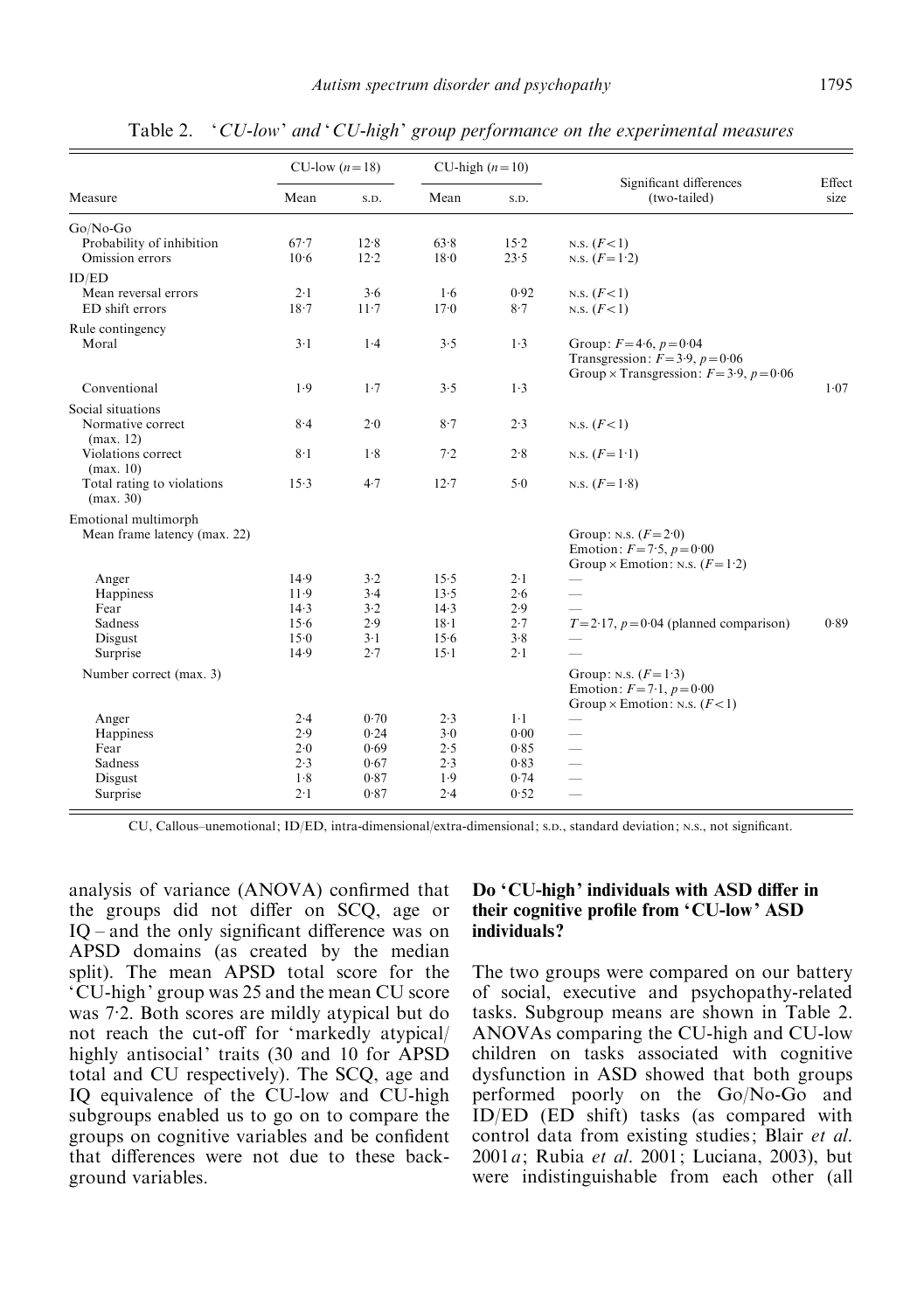$p > 0.25$ ). Both groups also showed somewhat impaired performance on the Social Situations task (as compared with percentage scores from earlier studies; Blair & Cipolotti, 2000; Heims *et al.* 2004; E. Viding  $\&$  R. J. Blair, unpublished observations), with no significant group differences.

By contrast, ANOVAs comparing the performances of the CU-high and CU-low groups on the cognitive measures related to psychopathic tendencies did suggest group effects. On the Moral–Conventional task there was a significant main effect of group on the rule contingency measure  $(F=4.6, p=0.04,$  two-tailed) with the CU-high group showing greater rule contingency over the whole task. Both the main effect of transgression type  $(F=3.9, p=0.06)$ and the group by transgression type interaction  $(F=3.9, p=0.06)$  were marginally significant in the two-tailed test, and significant on a prior planned one-tailed test  $(p=0.03)$ . Thus the CU-high ASD children were somewhat poorer at making the moral–conventional distinction. Their poor performance was driven by failure to allow for 'rule contingency' of conventional items, a finding that is in line with previous research with non-ASD children who have psychopathic tendencies (Blair, 2005a). Given the small sample sizes we also calculated the effect size for the group difference in the rating of conventional items  $(d'=1.07)$ , which was large.

On the Emotional Multimorph task, compared with previous data from both control boys and boys with psychopathic tendencies of similar age, both ASD groups performed poorly across all emotion categories; the range of emotion recognition latencies in Blair et al.  $(2001 b)$  was  $8.97$  (happy) to  $14.66$  (fear) and  $9.68$  $(happy)$  to 15.54  $(sad)$  for controls and for boys with psychopathic tendencies respectively. ANOVA comparing the CU-high and CU-low groups showed a significant main effect of emotion ( $F = 7.5$ ,  $p = 0.00$ ) but no main effect of group  $(F=2.0, N.s.)$  or group by emotion interaction  $(F=1.2, N.S.)$ . However, based on the prediction of impaired recognition of fear and sadness specifically, separate  $t$  tests showed a significant group difference  $(t=2.2, p=0.04,$ two-tailed) with a large effect size  $(d' = 0.89)$  on sadness but not on fear  $(t=0.02, \text{ N.s.})$ . Thus, in line with the study of Blair *et al.* (2001*b*), there

was poorer sadness recognition in the ASD children with high CU traits.

#### DISCUSSION

Our results demonstrated clearly that although psychopathy and ASD can co-occur, they are not part of a single construct. The correlation between severity of CU traits and ASD traits was extremely low. Splitting the ASD group into those with relatively high versus low CU traits also revealed no statistically significant difference in SCQ, age or IQ. In addition, the two groups did not differ on mentalizing or executive function tests, which index core cognitive deficits in ASD and also partly reflect intellectual ability. Thus, in ASD, psychopathic tendencies are not explained by autism severity or ability, nor are they related to core autism deficits in mentalizing or executive functions.

What, then, might be the basis of CU traits in a subgroup of individuals with ASD? Comparison of ASD subgroups with high versus low CU traits suggested possible differences on tasks sensitive to empathic response deficits in individuals with psychopathy. Boys with ASD plus CU traits showed poor performance on the moral–conventional distinction task and in recognizing facial expressions of sadness (in line with core psychopathic impairments; Blair  $2005a, b$ ). Indeed, when we looked at the qualitative data available for the few boys with ASD who showed most elevated CU traits (CU scores 7–10), it was apparent that they also showed antisocial behaviour in everyday life that would not be out of place in the case history of a young person with psychopathy. For example, one boy had been expelled from his previous school after the barbaric slaughter of a chicken and a duck. Another was obsessed with anything violent or bloodthirsty, including a prominent child murder case in the UK (the James Bulger case), claiming to have himself killed a boy called Johnnie, and was said by teachers to lie to escape from trouble, and try to blame and manipulate his schoolmates.

While this is the first study of its type, we should note certain limitations. First, our sample size was relatively small, althoughenriched for young people with conduct problems. Given our recruitment of ASD boys with high levels of conduct problems, it is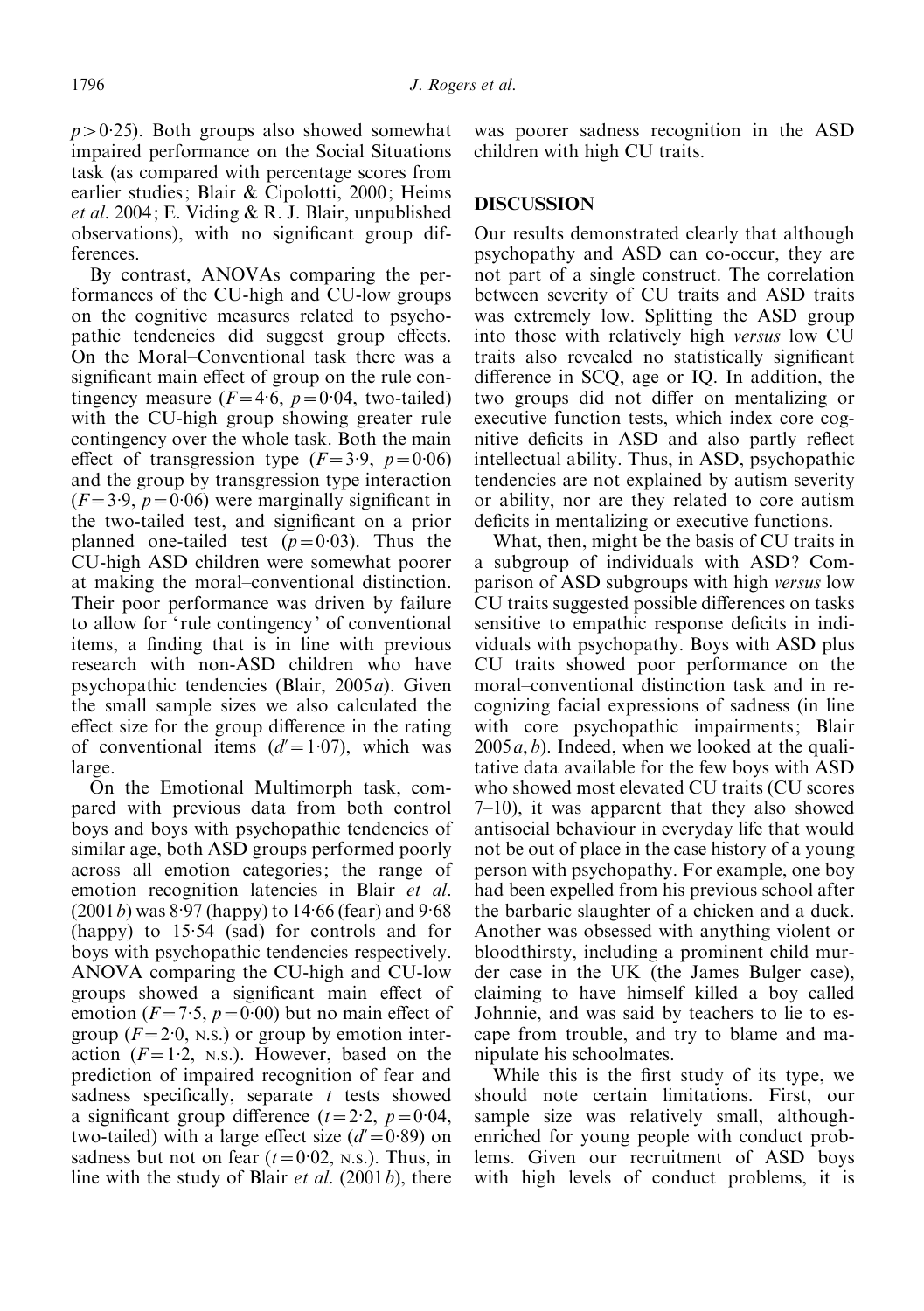interesting that that we found a large number of boys without high CU. Even our high-CU group only had a minority of boys with CU traits in the highly abnormal range. Second, we cannot rule out the possibility that some third factor associated with ASD and not measured in our study may have increased the risk for some ASD boys to display psychopathic tendencies. Such a factor would mean that ASD and psychopathic tendencies are not independent at the level of aetiology. If so, comorbid cases need not represent an aetiological double hit. Rather, such a factor at the aetiological level would imply that there are two routes to ASD, one 'pure form' and one combined form where ASD co-occurs with 'high CU'. However, regardless of the aetiological mechanisms, our preliminary data allow us to refer to a double hit at the cognitive level. Future research directly comparing groups with ASD and with psychopathic tendencies (without ASD) is needed – the present study compared against published data for the latter group. Future studies would also, ideally, collect ratings from multiple informants on a range of measures (including, for example, clinical interviews and observation).

In conclusion, our results suggest that callous behaviour can be measured independent of severity of ASD. Additionally, callous antisocial behaviour in ASD does not appear to result from those cognitive deficits that are core to autistic disorders, such as 'mindblindness' and executive dysfunction. Instead, callous traits and behaviour in a small number of individuals with ASD probably reflect a cognitive 'double hit' involving impaired empathic response to distress cues, which is not part and parcel of ASD itself. This suggestion is in line with recent proposals of multiple empathy systems and their distinct relationship with different psychopathologies (Blair, 2005a). We therefore conclude that the two disorders can co-occur, but the social impairment present in ASD is distinct from that present in psychopathy. These results, if replicated, suggest that reports and concerns about 'chilling' nasty behaviour in a young person with ASD should not be dismissed as 'just part of the autism/Asperger syndrome', but taken very seriously for separate assessment and intervention.

## ACKNOWLEDGEMENTS

We are grateful to the pupils and staff at Southlands School for their help with this project. We also thank two anonymous reviewers for their helpful comments on this manuscript. The research was supported by MRC programme grant G9716841 to U.F.

#### DECLARATION OF INTEREST

None.

#### REFERENCES

- APA (1994). Diagnostic and Statistical Manual of Mental Disorders (4th edn) (DSM-IV). American Psychiatric Association: Washington, DC.
- Asperger, H. (1944). Die 'Autistischen Psychopathen' im Kindesalter [Autistic Psychopathy of Childhood, trans. U. Frith (1991)]. In Autism and Asperger Syndrome (ed. U. Frith), pp. 37–92. Cambridge University Press: Cambridge.
- Baron-Cohen, S. (1988). An assessment of violence in a young man with Asperger's syndrome. Journal of Child Psychology and Psychiatry 29, 351–360.
- Baron-Cohen, S., Tager-Flusberg, H. & Cohen, D. J. (eds) (2000). Understanding Other Minds: Perspectives from Developmental Cognitive Neuroscience. Oxford University Press: Oxford.
- Berthoz, S., Armony, J. L., Blair, R. J. & Dolan, R. J. (2002). An fMRI study of intentional and unintentional (embarrassing) violations of social norms. Brain 125, 1696–1708.
- Berument, S. K., Rutter, M., Lord, C., Pickles, A. & Bailey, A. (1999). Autism screening questionnaire: diagnostic validity. British Journal of Psychiatry 175, 444–451.
- Bishop, D. & Norbury, C. F. (2002). Exploring the borderlands of autistic disorder and specific language impairment: a study using standardised diagnostic instruments. Journal of Child Psychology and Psychiatry 43, 917–929.
- Blair, R. (1996). Brief report: morality in the autistic child. Journal of Autism and Developmental Disorders 26, 571–579.
- Blair, R. J. (1999). Psychophysiological responsiveness to the distress of others in children with autism. Personality and Individual Differences 26, 477–485.
- **Blair, R. J.** (2005*a*). Applying a cognitive neuroscience perspective to the disorder of psychopathy. Development and Psychopathology 17, 865–891.
- **Blair, R. J.** (2005 $b$ ). Responding to the emotions of others: dissociating forms of empathy through the study of typical and psychiatric populations. Consciousness and Cognition 14, 698–718.
- Blair, R. J. & Cipolotti, L. (2000). Impaired social response reversal. A case of ' acquired sociopathy'. Brain 23, 1122–1141.
- Blair, R. J., Colledge, E. & Mitchell, D. G. (2001a). Somatic markers and response reversal: is there orbitofrontal cortex dysfunction in boys with psychopathic tendencies? Journal of Abnormal Child Psychology 29, 499–511.
- Blair, R. J., Colledge, E., Murray, L. & Mitchell, D. G. (2001b). A selective impairment in the processing of sad and fearful expressions in children with psychopathic tendencies. Journal of Abnormal Child Psychology 29, 491–498.
- Cooper, S. A., Mohamed, W. N. & Collacott, R. A. (1993). Possible Asperger's syndrome in a mentally handicapped transvestite offender. Journal of Intellectual Disability Research 37, 189–194.
- Dadds, M. R., Fraser, J., Frost, A. & Hawes, D. J. (2005). Disentangling the underlying dimensions of psychopathy and conduct problems in childhood: a community study. Journal of Consulting and Clinical Psychology 73, 400–410.